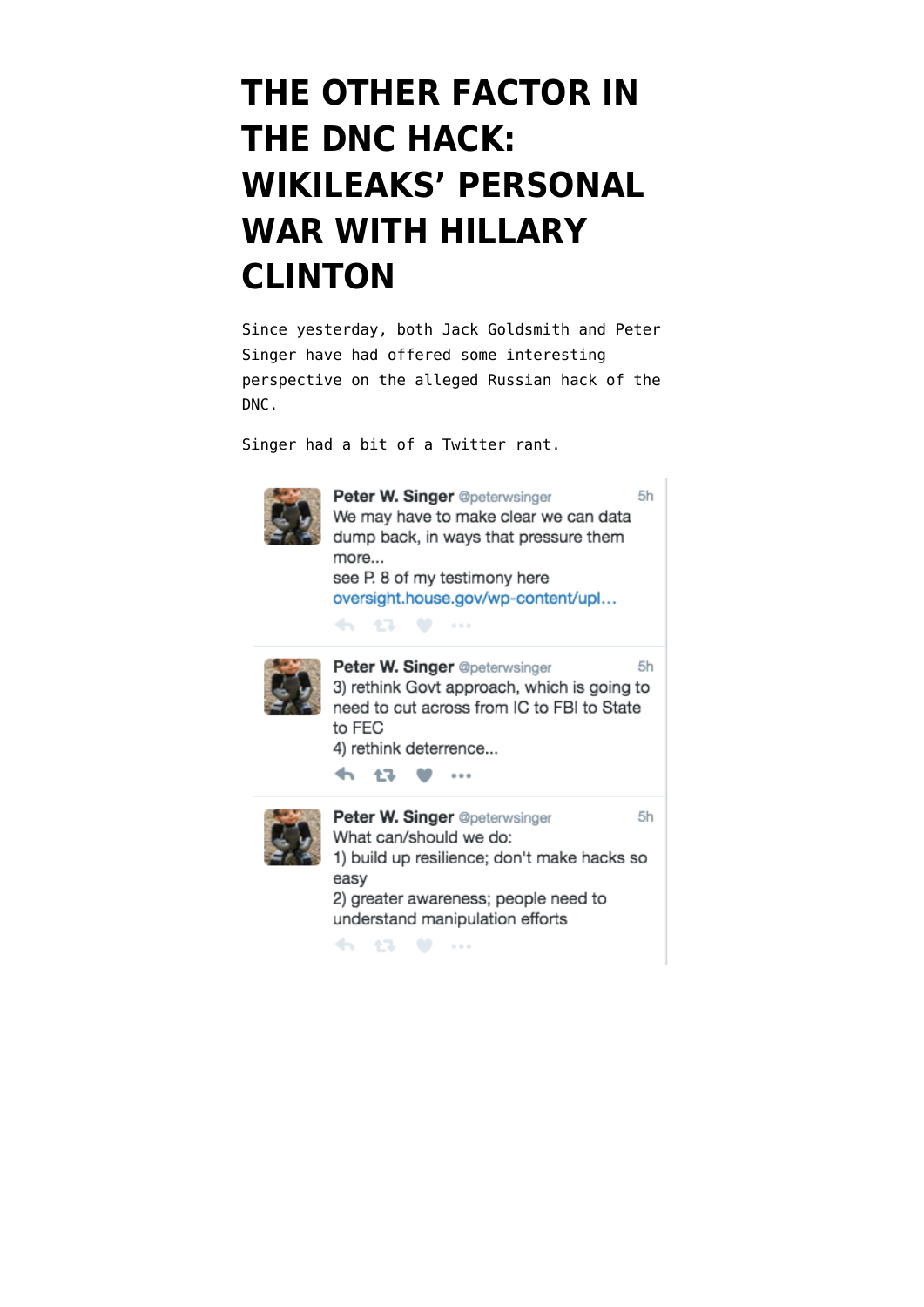

His linked (recent) [Oversight testimony](https://oversight.house.gov/wp-content/uploads/2016/07/Singer-Statement-Digital-Acts-of-War-7-13.pdf) which discussed how much more complex cyber deterrence is than Cold War nuclear deterrence is.

For his part, Goldsmith first [considered](https://lawfareblog.com/what-old-and-new-and-scary-russias-probable-dnc-hack) what was old and new in the hack, finding the only real new thing was releasing the emails.

> While there is nothing new in one nation using its intelligence services to try to influence an election in another, doing so by hacking into a political party's computers and releasing their emails does seem somewhat new.

He then [dismissed](http://www.slate.com/articles/news_and_politics/interrogation/2016/07/is_the_dnc_hack_an_act_of_war_and_is_russia_responsible.html) the notion — floated elsewhere — that this amounts to cyberwar while implying that the US has to get far better at defending our own networks and systems.

> How seriously do you think the government takes issues of cyberwarfare? Do you feel confident about our defensive capabilities and competence?

"Cyberwar" is a misleading term—the Russian hack, if it is that, is not an act of war, at least not by traditional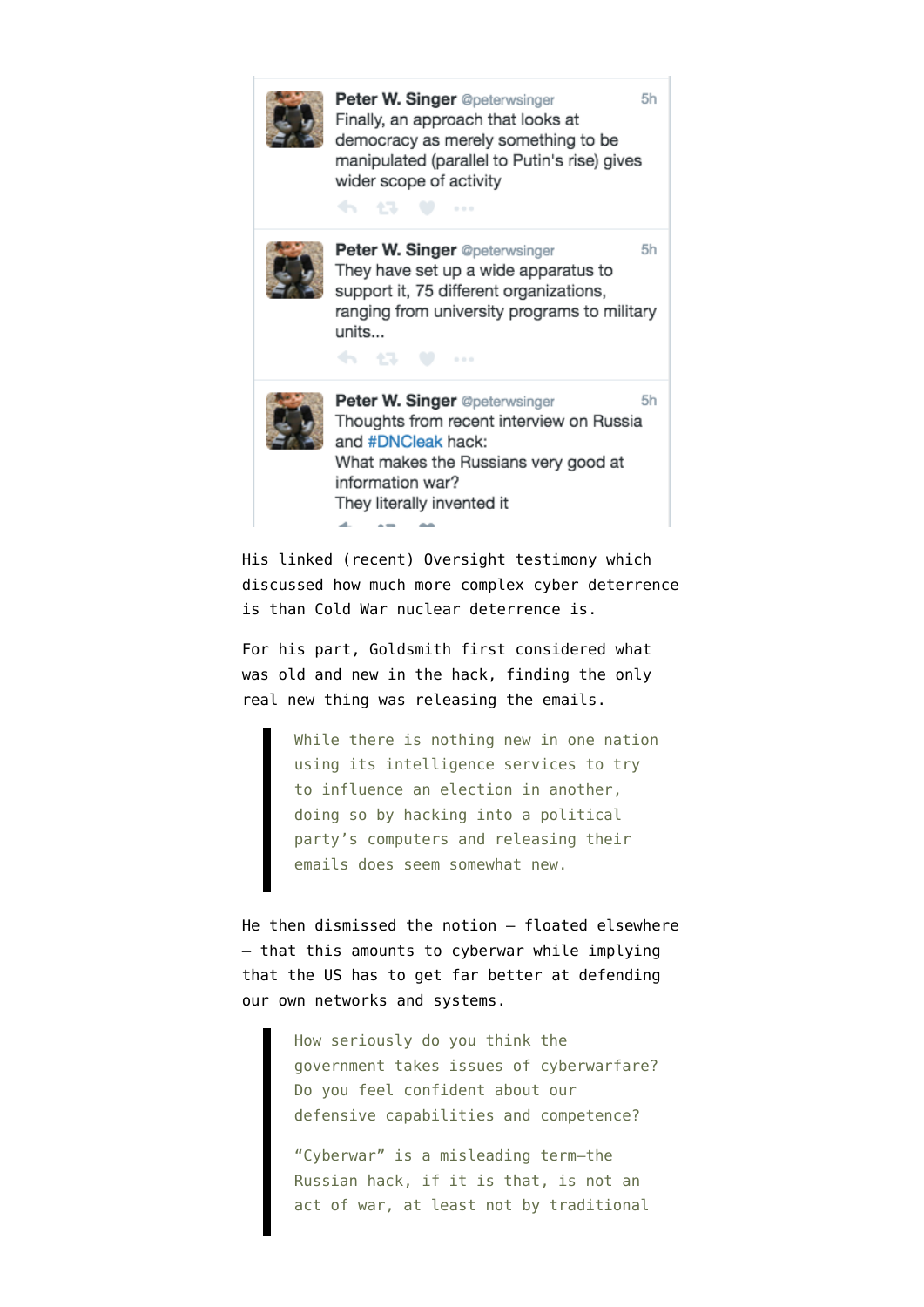standards. It is closer to an intelligence operation with the twist of a damaging publication of the stolen information. That said, the U.S. government takes all major cyberoperations against it and its major public and private institutions very seriously. My confidence about our defensive capabilities and competence depends on what institutions you are talking about. Today, some components of the government (e.g. the Defense Department) do better than others (e.g. the Office of Personnel Management, which recently suffered an very damaging hack). And private sector defenses, even of important critical infrastructure networks, are a very mixed bag. The scale of the challenge is enormous, and offense has many advantages over defense. I don't know anyone who is sanguine about our defensive capabilities overall.

## Then he went on a [Twitter rant](https://t.co/53wAr8dUid) directed at the hand-wringing about how unusual this is.

1/ In assessing the DNC hack, remember that USG is no innocent when it comes to infiltrating foreign computer networks.

2/ The cyber-attack on Iranian nuclear centrifuges was one of the most consequential in history.

3/ USG openly & aggressively supports technologies that weaken foreign gov't control over networks.

[snip]

6/ It's also well known that US has in past used covert ops to influence foreign elections.

7/ Current U.S. cyber-espionage almost certainly extends to political organizations in adversary states.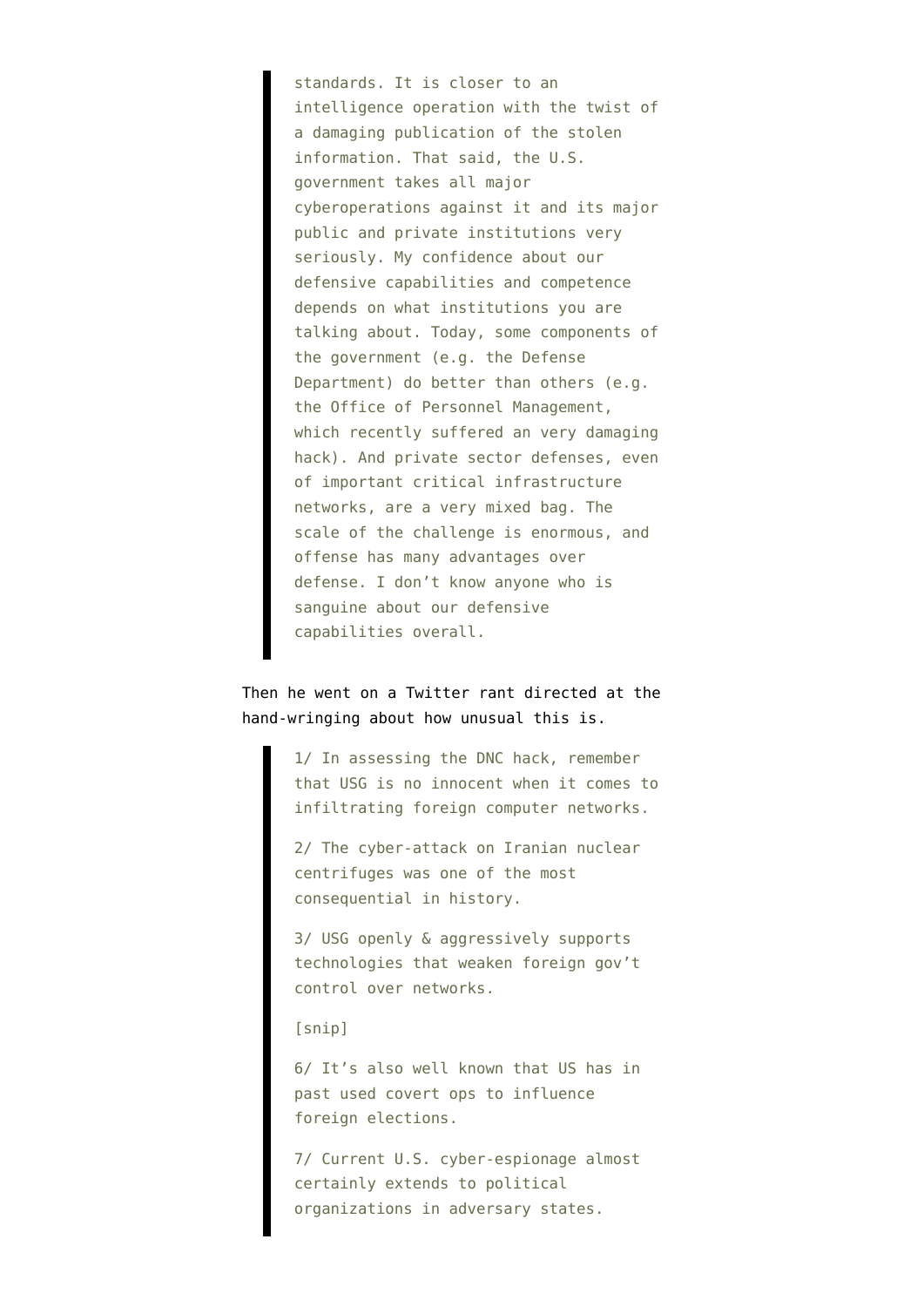[snip]

11/ The point is that USG plays rough in cyberspace, and should expect others to do so as well.

12/ And yet USG seems perpetually unprepared. DNC hack is tiny tip of iceberg of possible electoral disruptions via cyber.

In short, both think this is something other than cyberwar, but view the importance of it differently (even while both provide suggestions for a policy framework to respond), particularly the uniqueness of the perceived sabotage of the election. But their discussion (along with virtually everyone else's) has pitched this as a two-front question, us against Russia, though Singer's testimony has a lot of discussion about how much more complexity there is to this issue, including the non-state actors who might be involved.

After having dismissed the unthinking equation of 2 intelligence hacks =  $Guccifer = Russia =$ [WikiLeaks = Russia story,](https://www.emptywheel.net/2016/07/25/the-two-intelligence-agency-theory-of-handing-trump-the-election/) I want to return to it to complicate matters somewhat, to talk about Wikileaks role *whether or not it cooperated with Russia on this*. First, what follows is in no way meant to be a defense of Wikileaks' action here, which included the inclusion of credit card and social security information in the dump. Particularly against the background of what it recently did with Turkish documents: in the guise of releasing a bunch of Erdogan documents, it also [dumped](http://www.huffingtonpost.com/zeynep-tufekci/wikileaks-erdogan-emails_b_11158792.html) voting information on most women in Turkey, including whether or not they were members of Erdogan's AKP.

> WikiLeaks also posted links on social media to its millions of followers via multiple channels to a set of leaked massive databases containing sensitive and private information of millions of ordinary people, including a special database of almost all adult women in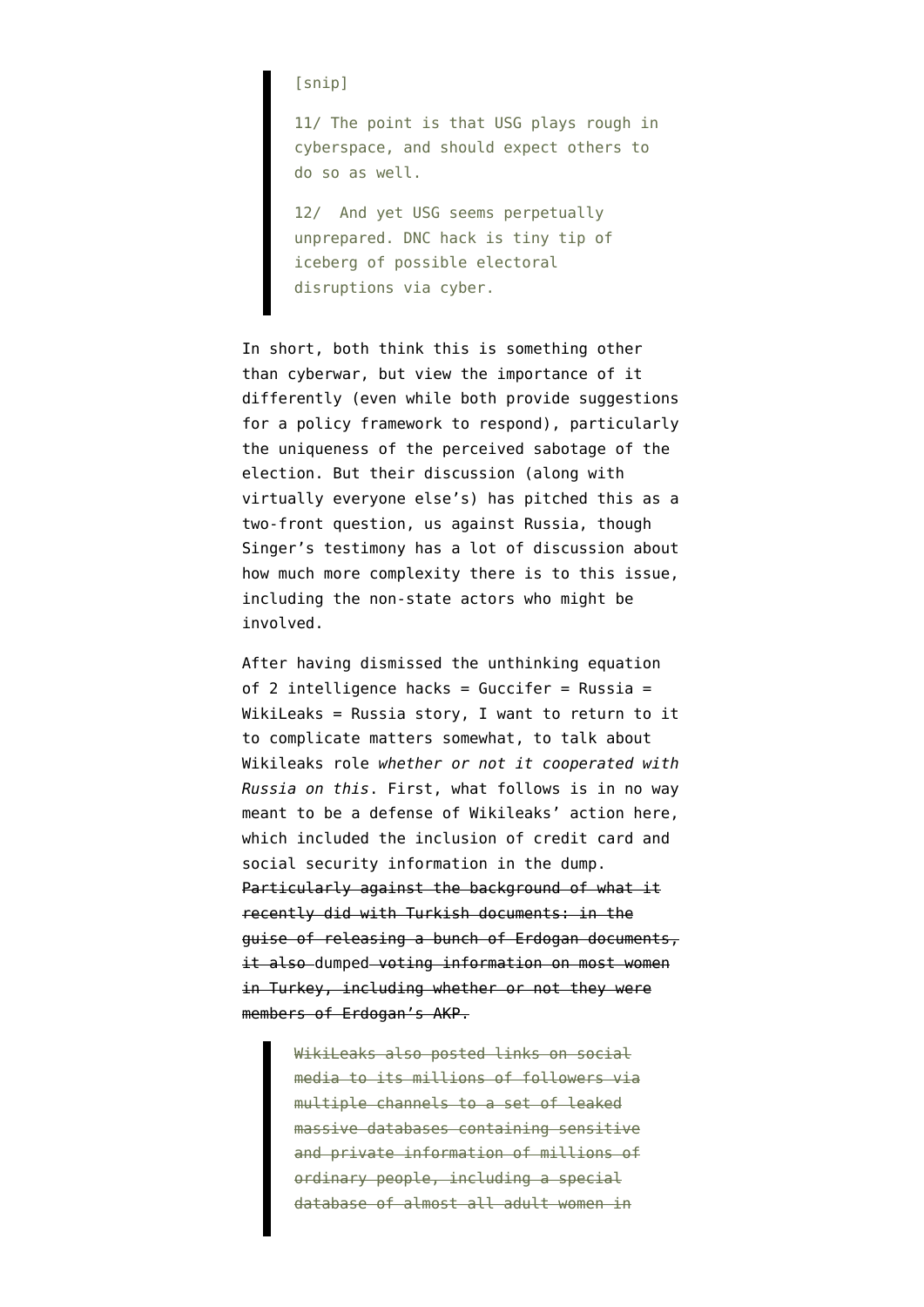## Turkey.

Yes — this "leak" actually contains spreadsheets of private, sensitive information of what appears to be every female voter in 79 out of 81 provinces in Turkey, including their home addresses and other private information, sometimes including their cellphone numbers. If these women are members of Erdogan's ruling Justice and Development Party (known as the AKP), the dumped files also contain their Turkish citizenship ID, which increases the risk to them as the ID is used in practicing a range of basic rights and accessing services. The Istanbul file alone contains more than a million women's private information, and there are 79 files, with most including information of many hundreds of thousands of women.

## $[snip]$

Another file appears to contain sensitive information, including Turkish citizenship IDs of what appears to be millions of AKP members, listed as active or deceased. Yet another file contains the full names, citizenship IDs and cellphone numbers of hundreds of thousands of AKP election monitors — the most active members of the party.

As Zeynep Tufekci points out, in the wake of the failed coup and Erdogan's retaliation, this has the possibility of endangering a great number of people.

She blames the dump on Wikileaks' failure to work with locals, who could have explained that the emails themselves were virtually worthless. Perhaps. Perhaps Wikileaks served as someone else's useful idiots — or even, [if you believe](http://www.moonofalabama.org/2016/07/turkeys-foreign-policy-change-is-well-underway.html#more) [there's something more deliberate behind the](http://www.moonofalabama.org/2016/07/turkeys-foreign-policy-change-is-well-underway.html#more) [coup and counter-coup](http://www.moonofalabama.org/2016/07/turkeys-foreign-policy-change-is-well-underway.html#more), perhaps Wikileaks played a more active role.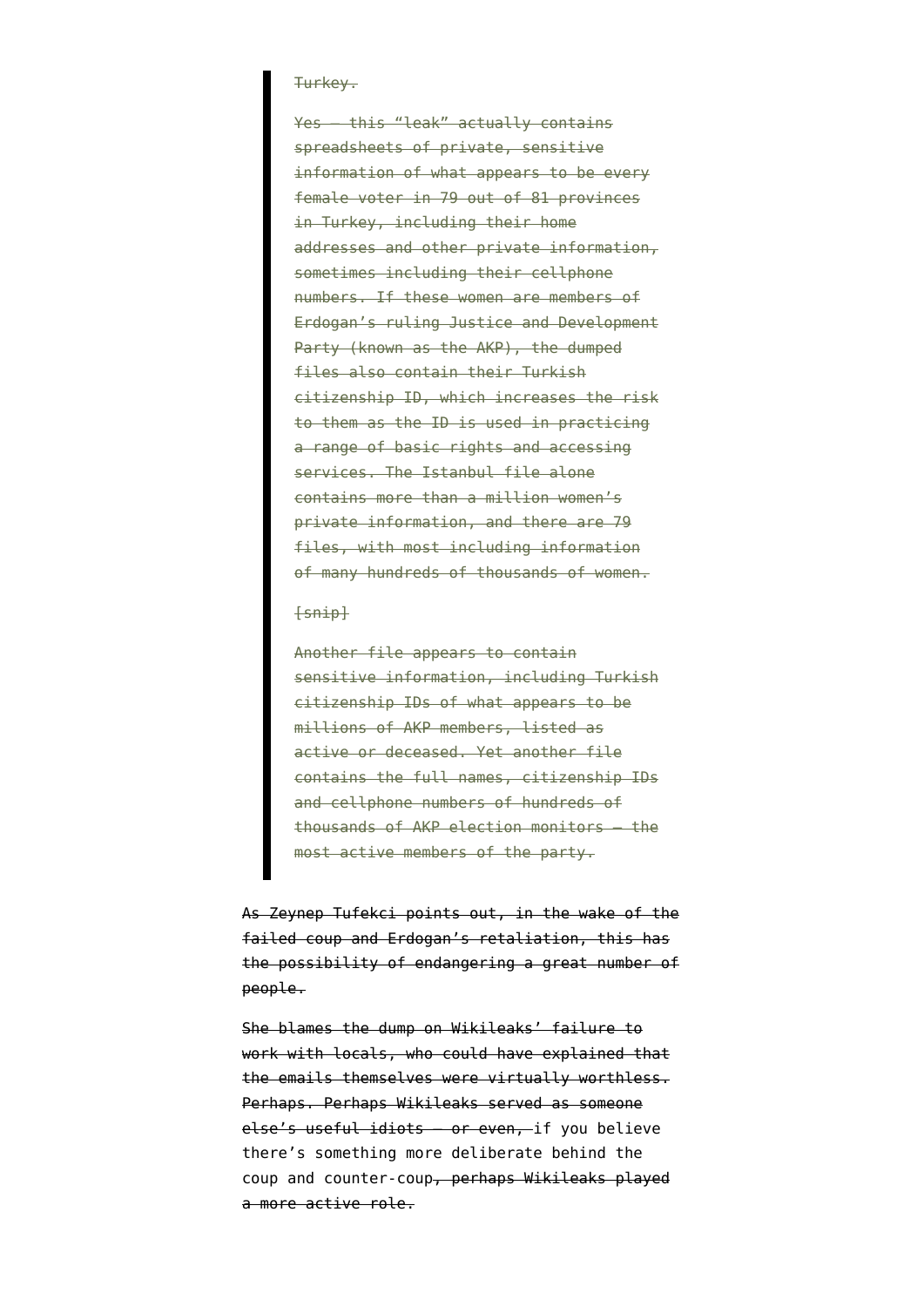So Wikileaks has done two things that were egregious and damaging. I do not defend that. I condemn it (and the sloppy journalism that enabled it).

Update: [see this post](https://glomardisclosure.com/2016/07/26/the-who-and-how-of-the-akp-hack-dump-and-wikileaks-release/) on where the Turkey files came from, which came from Phineas Fisher; it wasn't Wikileaks.

But I want to consider how different its role is with the target of this leak — Hillary Clinton (and Democrats more generally) — and Turkey.

Most of the discussion about the where and whyfor of the leak assumes it is all about Russia's interest (assuming, of course, that this was a Russian state hack). But consider why Wikileaks might want to leak in this way and at this time.

Hillary was, of course, Secretary of State when Wikileaks leaked the State department cables and pushed aggressively for Chelsea Manning's prosecution (as Charlie Savage [wrote in a piece](http://www.nytimes.com/2016/07/27/us/politics/assange-timed-wikileaks-release-of-democratic-emails-to-harm-hillary-clinton.html?mtrref=t.co) published just before I finished this, this is a point Assange made when he discussed the emails 6 weeks ago). She has, since then, been found to treat information claimed to be far more sensitive in careless fashion (as has the State Department generally).

Very importantly, State worked closely with DOJ as it investigated Wikileaks. There is [very good](https://www.emptywheel.net/2015/03/05/fbi-is-not-surveilling-wikileaks-supporters-in-its-never-ending-investigation-is-it-collecting/) [reason](https://www.emptywheel.net/2015/03/05/fbi-is-not-surveilling-wikileaks-supporters-in-its-never-ending-investigation-is-it-collecting/) to believe that as part of that investigation, DOJ mapped out Wikileaks' supporters and, possibly, [financial contributors](https://www.emptywheel.net/2014/04/17/is-this-the-missing-wikileaks-paypal-order/) — that is, precisely the kind of people, to the DNC, that Wikileaks just doxxed. That's arguably a violation of Section 215, which includes First Amendment protections.

We also know that GCHQ was (at least as a SIGDEV research project, but those often serve to conduct surveillance that wouldn't really fly within other legal guidelines) [collecting](https://theintercept.com/2014/02/18/snowden-docs-reveal-covert-surveillance-and-pressure-tactics-aimed-at-wikileaks-and-its-supporters/) log files of people who visit Wikileaks.

We know that under pressure from the US government, traditional funding sources stopped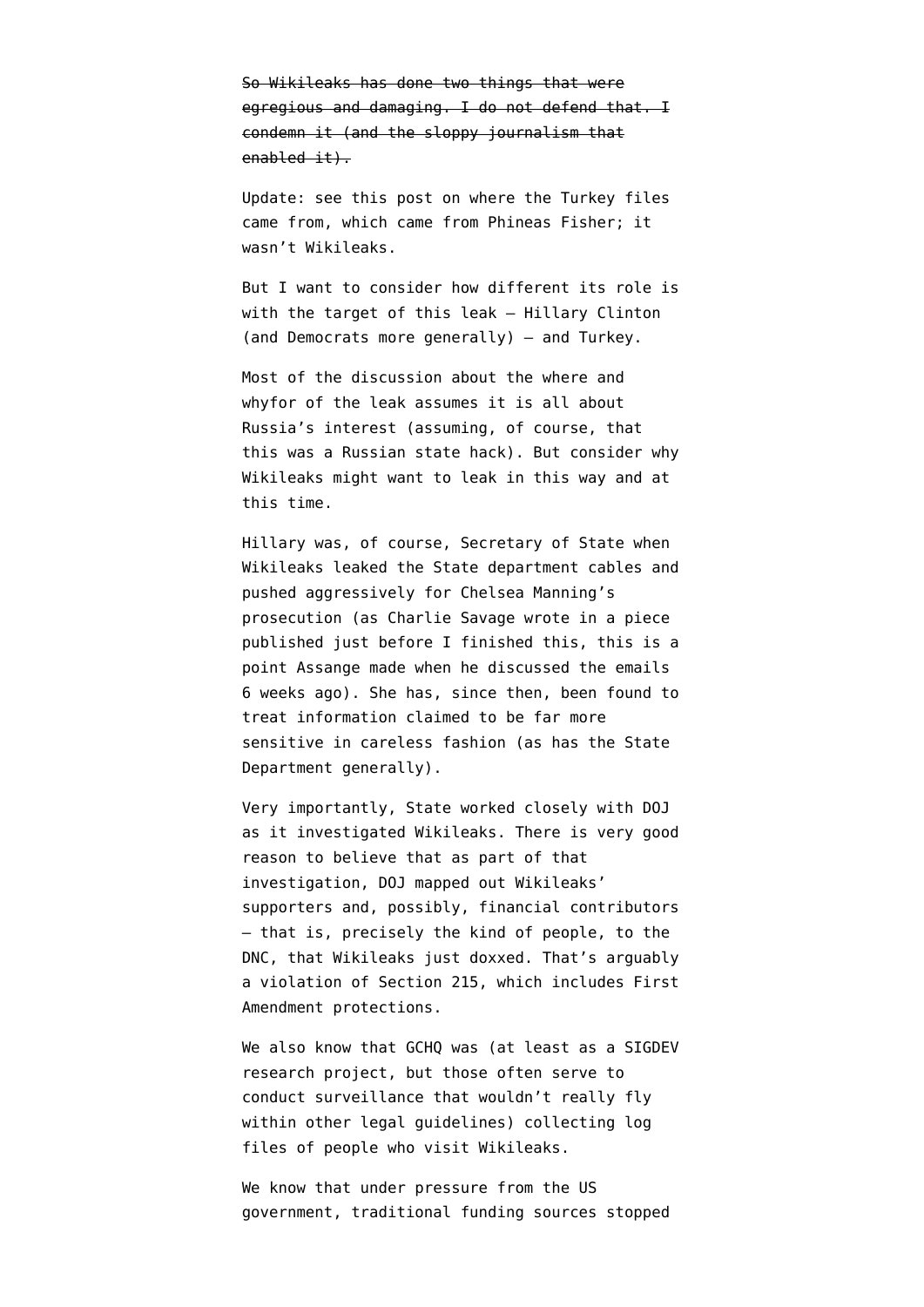taking donations for Wikileaks. I've seen hints of some legally dubious action that may be worse, as well. In addition, in 2012, the FBI [considered](https://www.muckrock.com/news/archives/2015/jan/08/bitcoin-potential-tool-terrorists-fbi-warns-2012-r/) Bitcoin donations to Wikileaks among the many nefarious things one could do with Bitcoin.



Love or hate Wikileaks, but it — and its political and financial supporters — were tracked. Its sources of funding were cut off. And then the government realized that Wikileaks (at that point, at least) was engaging in what a lot of media outlets also do and conceded it couldn't charge Assange for those activities.

Now I'm not trying to say two wrongs make a right — that because FBI collected data implicating innocent supporters of Wikileaks, it is okay for Julian Assange to dox all the DNC's supporters.

Rather, I'm trying to raise this in the context of the issues that Singer and Goldsmith lay out. Whether Wikileaks cooperated with Russia (if Russia did the hack) or not, it is a key player in this leak. Even if Russia did this to help Trump, Assange executed the leaks to maximal damage to Hillary (and I suspect Wikileaks will continue to do more damage with further leaks). What does this say about issues of retaliation against non-state actors working with the sphere of state actors, as people consider information war in the era of cyber?

I don't know the answer to that, but as we raise the question, those issues need to be addressed as readily as the state actor question. The way this rolls out may be as much a question of a non-state actor retaliating against a political